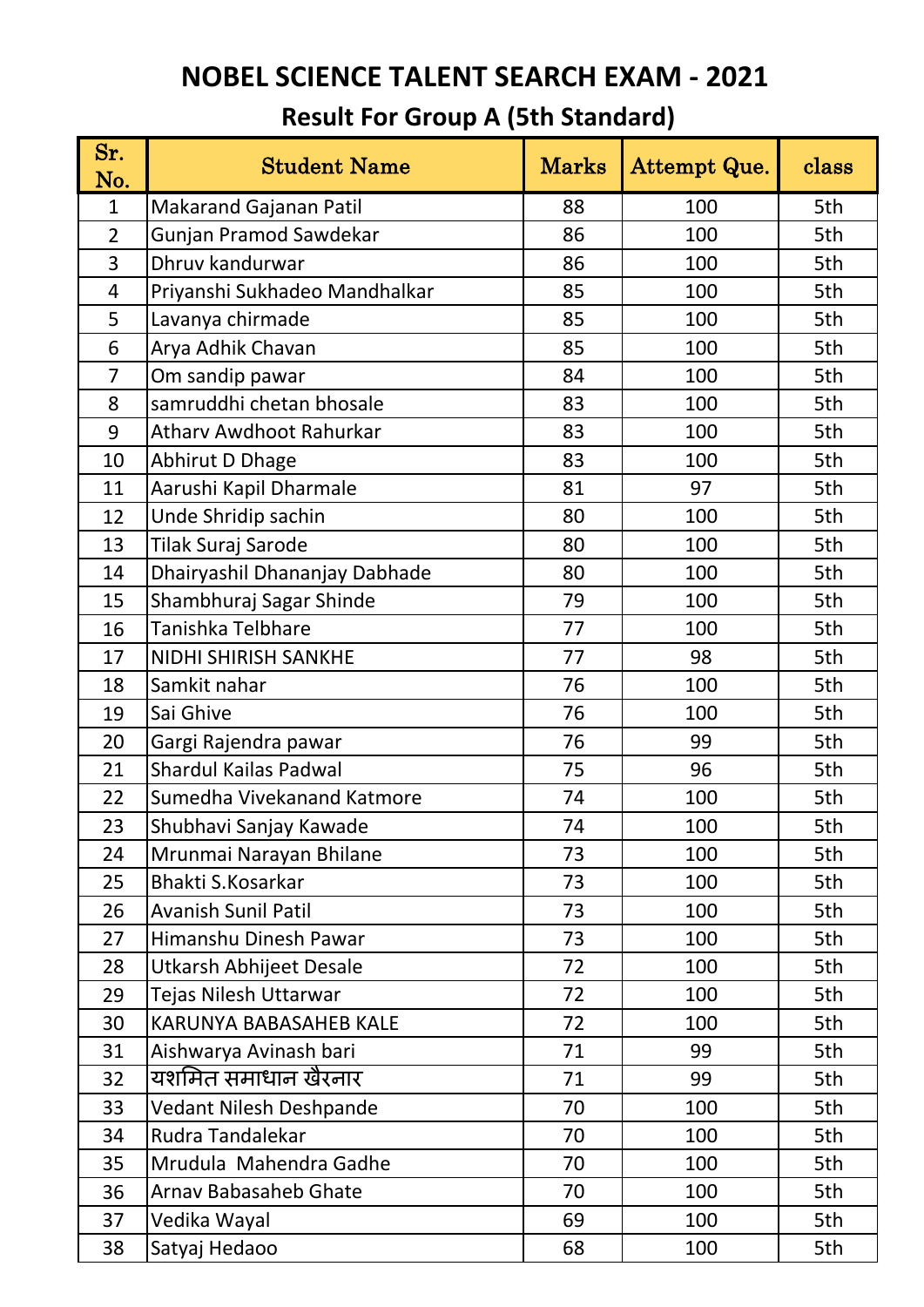| Sr.<br>No. | <b>Student Name</b>              | <b>Marks</b> | Attempt Que. | class |
|------------|----------------------------------|--------------|--------------|-------|
| 39         | Aditya Sachin Solanke            | 68           | 100          | 5th   |
| 40         | Shreyash Wagh                    | 67           | 100          | 5th   |
| 41         | Rujula Shriganesh Khandare       | 67           | 99           | 5th   |
| 42         | Kanak m <b>o</b> hesh bagad      | 67           | 100          | 5th   |
| 43         | <b>Vedant Sitaram thakare</b>    | 66           | 99           | 5th   |
| 44         | Rajnandini Ramesh kharat         | 66           | 100          | 5th   |
| 45         | Pratyush Amol Nanaware           | 66           | 100          | 5th   |
| 46         | Arushi Ganesh Chankhore          | 66           | 100          | 5 वा  |
| 47         | Ayush Abhijit Khalane            | 65           | 100          | 5th   |
| 48         | <b>Vivek Laxman Patil</b>        | 64           | 100          | 5th   |
| 49         | Viraj Ganesh kulange             | 64           | 100          | 5th   |
| 50         | <b>VARDHAN PRASHANT SURANA</b>   | 64           | 99           | 5th   |
| 51         | Tanvi Ankush Sonawane            | 64           | 99           | 5th   |
| 52         | Ninad Ravindra Kore              | 64           | 100          | 5th   |
| 53         | <b>CHAITANYA SHRINIVAS DIXIT</b> | 64           | 100          | 5th   |
| 54         | Nipun Vinay Chandak              | 62           | 96           | 5th   |
| 55         | Vansh Bhushan Belekar            | 61           | 98           | 5th   |
| 56         | Gauri Nilesh Sinkar              | 61           | 100          | 5th   |
| 57         | Priyal Aditya Sharma             | 60           | 100          | 5th   |
| 58         | Viraj Ganesh Kulange             | 58           | 100          | 5th   |
| 59         | Shravani Pravinkumar Mohod       | 58           | 100          | 5th   |
| 60         | Prachi vijay chaudhari           | 58           | 99           | 5th   |
| 61         | <b>OM JAGDISH BHAGAT</b>         | 58           | 92           | 5th   |
| 62         | Aryaa Tushar Nehete              | 58           | 94           | 5th   |
| 63         | Shaikh Zoeb Quayyam              | 57           | 100          | 5th   |
| 64         | Tanmayee Pradip Babar            | 57           | 94           | 5th   |
| 65         | Suyog Yogesh Gadakh              | 57           | 100          | 5th   |
| 66         | Nakshatra Borade                 | 57           | 100          | 5th   |
| 67         | Avani Khedekar                   | 57           | 100          | 5th   |
| 68         | Sanika Chaudhari                 | 56           | 100          | 5th   |
| 69         | Samruddhi shinde                 | 55           | 100          | 5th   |
| 70         | samarth Manik Kulkarni           | 55           | 100          | 5th   |
| 71         | Ayushi Sanjay Ujjainkar          | 55           | 100          | 5th   |
| 72         | Soham Ajitkumar Shirke           | 54           | 100          | 5th   |
| 73         | Pawan Haribhau Dahale            | 54           | 99           | 5th   |
| 74         | <b>Arnav Shailesh Warhade</b>    | 54           | 99           | 5th   |
| 75         | <b>SWARA SWAPNIL PATIL</b>       | 53           | 100          | 5th   |
| 76         | Aryan Rakesh Jadhav              | 53           | 100          | 5th   |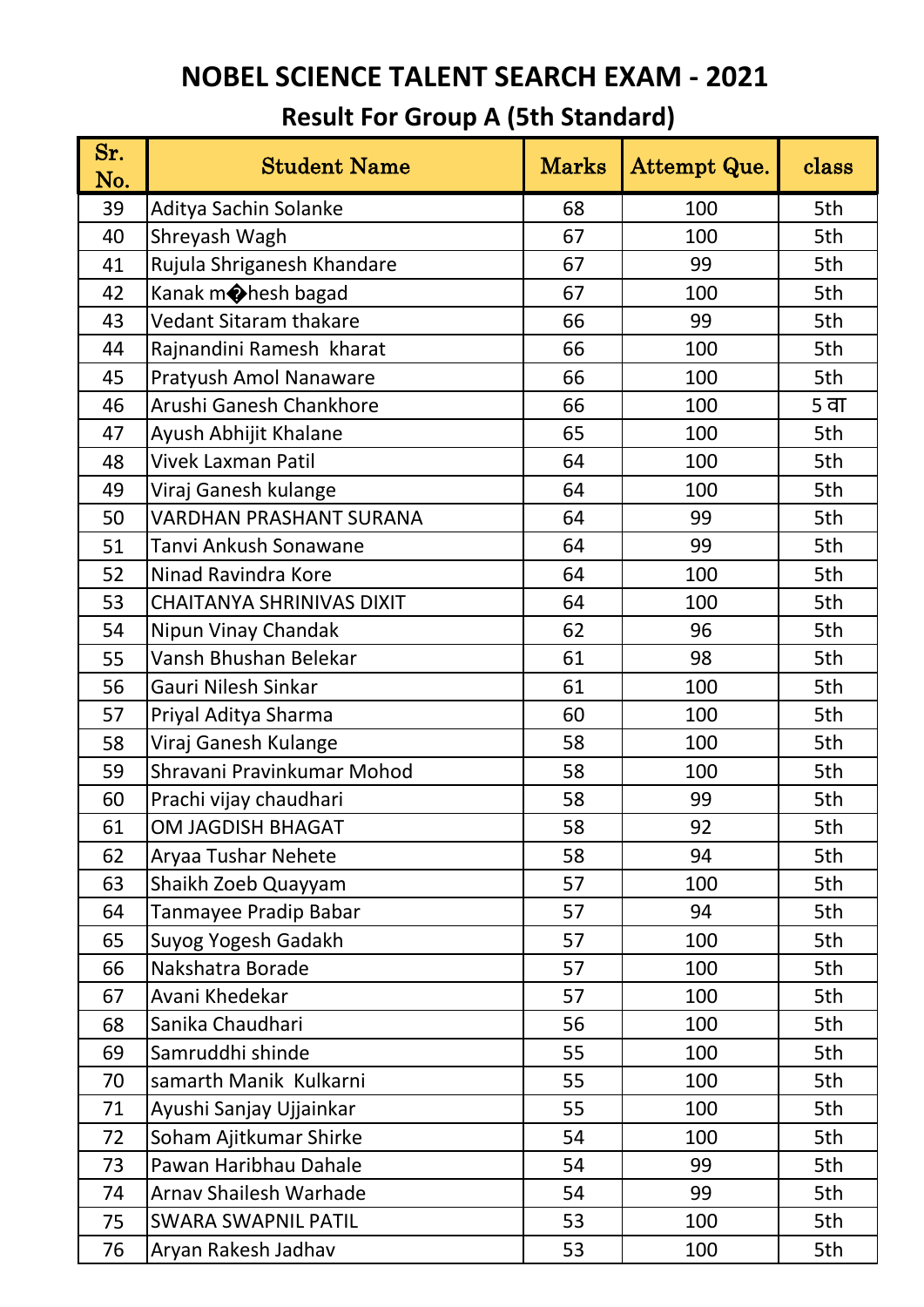| Sr.<br>No. | <b>Student Name</b>          | <b>Marks</b> | Attempt Que. | class |
|------------|------------------------------|--------------|--------------|-------|
| 77         | Spandan Santosh Dahiphale    | 52           | 100          | 5th   |
| 78         | Manasvi Shrikant Gotmare     | 52           | 100          | 5th   |
| 79         | Arya Amardip Patil           | 52           | 77           | 5th   |
| 80         | Samruddhi Dhanaji Dorve      | 50           | 94           | 5th   |
| 81         | neev hinduja                 | 50           | 100          | 5th   |
| 82         | Hiranyamai rajesh deshpande  | 50           | 100          | 5th   |
| 83         | <b>HIMANI UMESH DESALE</b>   | 50           | 100          | 5th   |
| 84         | <b>Adarsh Desale</b>         | 50           | 98           | 5th   |
| 85         | <b>Ved Dilip Patil</b>       | 49           | 99           | 5th   |
| 86         | Swayam Amrut Mahadik         | 49           | 98           | 5th   |
| 87         | Diya Ashok Mahajan           | 49           | 100          | 5th   |
| 88         | Bawa Rushikesh Chandrakant   | 49           | 99           | 5th   |
| 89         | <b>Avanish Dilip Thomre</b>  | 49           | 100          | 5th   |
| 90         | Anuraj Pankaj Thakare        | 49           | 100          | 5th   |
| 91         | Aditi Sachin Chorge          | 49           | 95           | 5th   |
| 92         | Sanskruti Satish Jadhav      | 48           | 88           | 5th   |
| 93         | Aaryaveer Satish Ravandale   | 48           | 100          | 5th   |
| 94         | Veera sachin sutar           | 47           | 93           | 5th   |
| 95         | siiddhii parmanand vatturkar | 46           | 100          | 5th   |
| 96         | Ishwari Gangaram karwar      | 46           | 100          | 5th   |
| 97         | Aadarsh Sachin Deshmukh      | 46           | 100          | 5th   |
| 98         | Yogshri Rahul shinde         | 45           | 100          | 5th   |
| 99         | Vidisha Jitendrasingh Patil  | 45           | 100          | 5th   |
| 100        | Kumudini Bhlachandra chitte  | 45           | 100          | 5th   |
| 101        | Arjun kapse                  | 45           | 100          | 5th   |
| 102        | Veda Amol Mehta              | 44           | 100          | 5th   |
| 103        | Siddhi Dattatray Tekale.     | 44           | 100          | 5th   |
| 104        | Sahil Rakesh Ozarkar         | 44           | 100          | 5th   |
| 105        | Narmada bharat pawara        | 44           | 99           | 5th   |
| 106        | Yogesh Purushottam Wagh      | 43           | 99           | 5th   |
| 107        | Shrisiddhi Antu Mulik        | 43           | 100          | 5th   |
| 108        | Sharvari Dilip Naitam        | 43           | 100          | 5th   |
| 109        | Neil Rohit Dixit             | 43           | 99           | 5th   |
| 110        | Mrunmayee Shah               | 43           | 100          | 5th   |
| 111        | Mugdha sachin patil          | 42           | 100          | 5th   |
| 112        | Geet Eashwar Doshi           | 42           | 86           | 5th   |
| 113        | <b>OJAS LALIT CHAUDHARI</b>  | 41           | 100          | 5th   |
| 114        | Niyati Purushottam chaware   | 41           | 100          | 5th   |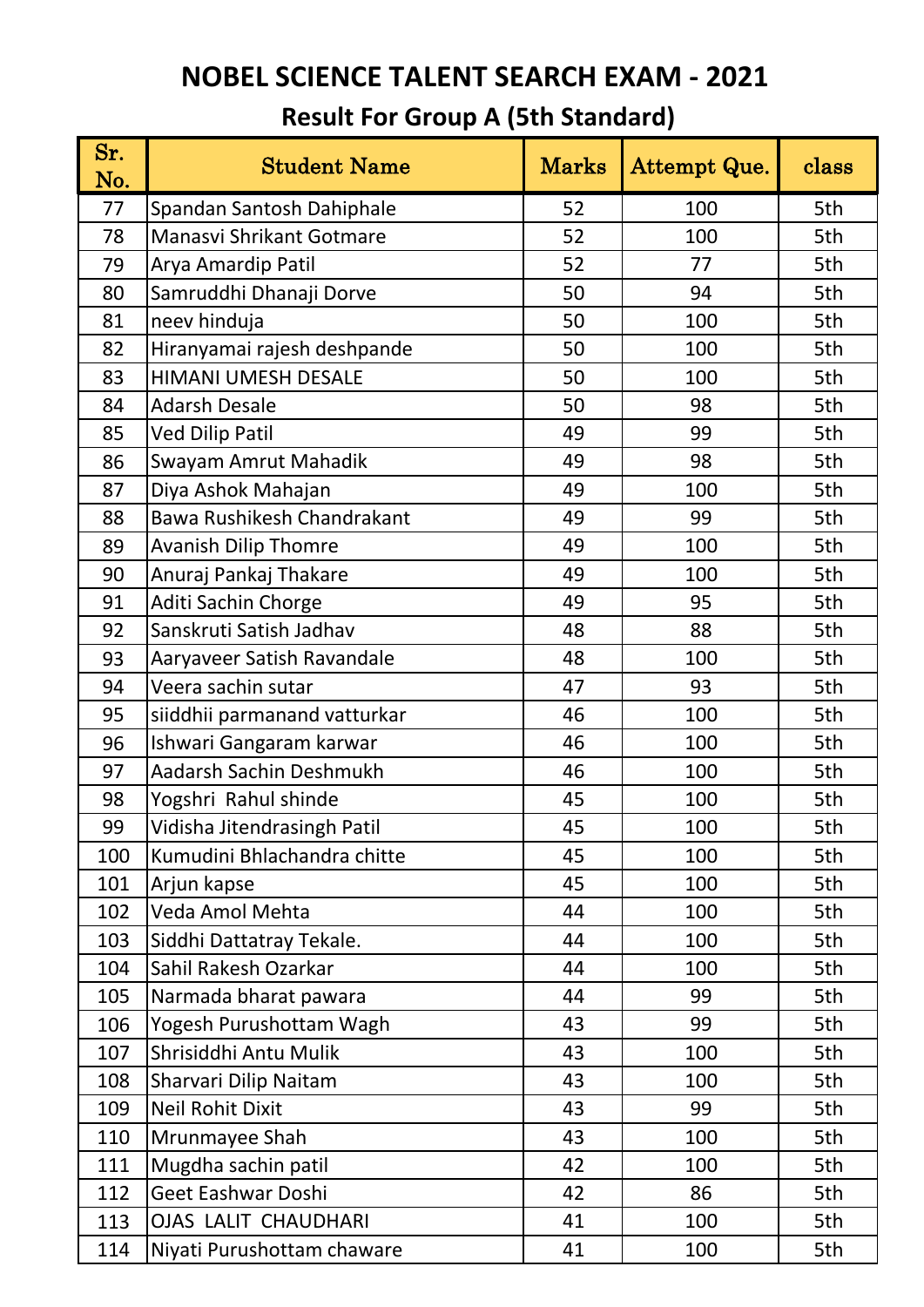| Sr.<br>No. | <b>Student Name</b>           | <b>Marks</b> | Attempt Que. | class |
|------------|-------------------------------|--------------|--------------|-------|
| 115        | <b>Harshal Anill Rayate</b>   | 41           | 92           | 5th   |
| 116        | Vaibhav Iranna Bharade        | 40           | 100          | 5th   |
| 117        | Prachi sanjay salunkhe        | 40           | 100          | 5th   |
| 118        | Neil Raghavendra Naik         | 40           | 100          | 5th   |
| 119        | <b>ISHWARI PRASHANT SUTRE</b> | 40           | 100          | 5th   |
| 120        | Avani Rahul Pawar             | 40           | 99           | 5th   |
| 121        | Shreyash Keshavrao Wadgaonkar | 39           | 100          | 5th   |
| 122        | Harshwardhan Amit Deshmukh    | 39           | 100          | 5th   |
| 123        | <b>Suyash Ganesh Tole</b>     | 38           | 99           | 5th   |
| 124        | Shreetej Pravin Potey         | 38           | 100          | 5th   |
| 125        | Mihir mourya                  | 38           | 100          | 5th   |
| 126        | Arhan Rahul Nikam             | 38           | 100          | 5th   |
| 127        | Prachi vijay chaudhari        | 37           | 100          | 5th   |
| 128        | Nirbhay Pramod Tayade.        | 37           | 100          | 5th   |
| 129        | Ayush santosh mungekar        | 37           | 99           | 5th   |
| 130        | Atharva Pravin Rajput         | 37           | 98           | 5th   |
| 131        | Tanishka Siddharth Birhade    | 36           | 93           | 5th   |
| 132        | <b>Mrunal Ganesh Chavan</b>   | 36           | 100          | 5th   |
| 133        | <b>Aditya Vishal Thakare</b>  | 36           | 99           | 5th   |
| 134        | Jayesh Ram Bhoi               | 35           | 100          | 5th   |
| 135        | Ishaan Raj Mane               | 35           | 99           | 5th   |
| 136        | Divyam Jitendra Koche         | 35           | 90           | 5th   |
| 137        | Devashree Narendra Chaudhari  | 35           | 100          | 5th   |
| 138        | Atharva pushkaraj Shirsath    | 35           | 100          | 5th   |
| 139        | <b>Arnav Sudhir Thonge</b>    | 35           | 100          | 5th   |
| 140        | <b>Sanket Manish Thakare</b>  | 34           | 85           | 5th   |
| 141        | Akshara Jaykumar Patil        | 34           | 99           | 5th   |
| 142        | Aabha Manoj Kore              | 34           | 100          | 5th   |
| 143        | <b>Tanvi Phalke</b>           | 33           | 100          | 5th   |
| 144        | <b>Siddhi Tejsing Gade</b>    | 33           | 100          | 5th   |
| 145        | Nakul Shrikrishan badgujar    | 33           | 87           | 5th   |
| 146        | Arushi Ganesh Chankhore       | 33           | 100          | 5th   |
| 147        | <b>Arnav Amit Salunke</b>     | 33           | 100          | 5th   |
| 148        | <b>Advait Vivek Burungale</b> | 33           | 81           | 5th   |
| 149        | Samruddhi bhaganagare         | 32           | 100          | 5th   |
| 150        | Miss Prerna Rupesh Sancheti   | 32           | 100          | 5th   |
| 151        | Krupa Ajay Deshmukh           | 32           | 97           | 5th   |
| 152        | Ojas Avinash Patil            | 31           | 95           | 5th   |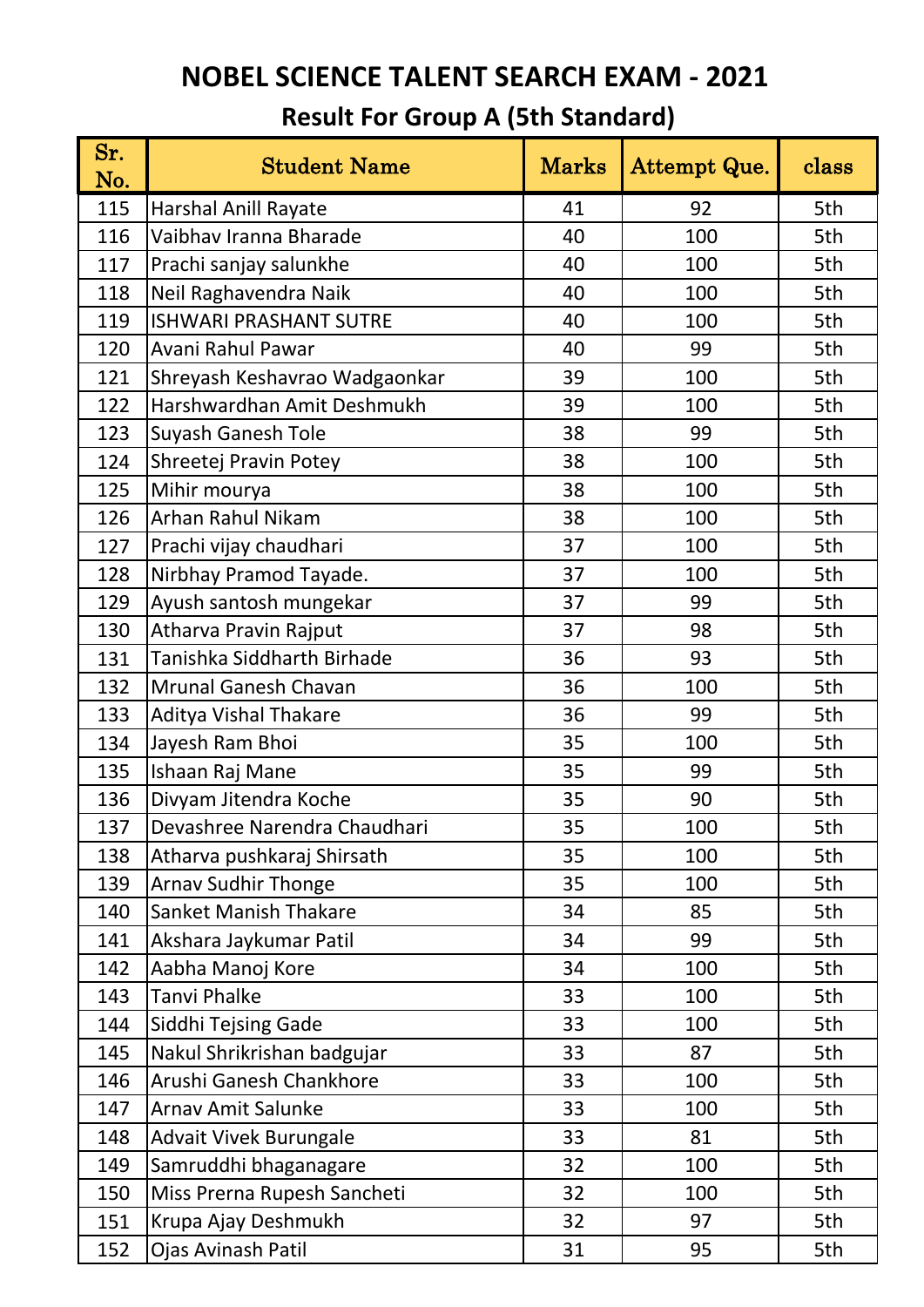| Sr.<br>No. | <b>Student Name</b>                 | <b>Marks</b>   | Attempt Que.   | class |
|------------|-------------------------------------|----------------|----------------|-------|
| 153        | Mahwish Adeen Mohamad Nasir Saudaga | 31             | 75             | 5th   |
| 154        | Kartik Lavesh Sankpal               | 31             | 100            | 5th   |
| 155        | <b>HERAMB MANOJ SONAR</b>           | 31             | 100            | 5th   |
| 156        | Yashraj Deshmukh                    | 30             | 100            | 5th   |
| 157        | Sarthak Vijay Magar                 | 30             | 78             | 5th   |
| 158        | <b>Aroush Ssonawane</b>             | 30             | 71             | 5th   |
| 159        | Siddhi Gopal Shilimkar              | 28             | 100            | 5th   |
| 160        | Sharyu Narawade.                    | 28             | 100            | 5th   |
| 161        | Aashmi Girish Nemade                | 28             | 100            | 5th   |
| 162        | Pratik Pratap Patil                 | 27             | 96             | 5th   |
| 163        | Chandraksha Sandip Bagul            | 27             | 100            | 5th   |
| 164        | Kaushal Kulkarni                    | 26             | 94             | 5th   |
| 165        | Rudra Sachin shirkar                | 25             | 99             | 5th   |
| 166        | Pushkar shekhar zambre              | 25             | 99             | 5th   |
| 167        | Mayur                               | 25             | 100            | 5th   |
| 168        | KHARANSHU HIRAMAN RAMOLE            | 25             | 75             | 5th   |
| 169        | Swastik Ganesh Bhaskare             | 24             | 52             | 5th   |
| 170        | Miss.Shrisiddhi Antu Mulik          | 23             | 100            | 5th   |
| 171        | Athrav chandarshekhar Gode          | 23             | 91             | 5th   |
| 172        | Neel santosh patil                  | 22             | 84             | 5th   |
| 173        | Balkrishna rawalram suthar          | 22             | 99             | 5th   |
| 174        | Yuteeka Gawade                      | 20             | 71             | 5th   |
| 175        | ATHARV ANANT JADHAV                 | 19             | 98             | 5th   |
| 176        | <b>Shital Dhanshing Mhaske</b>      | 18             | 62             | 5th   |
| 177        | Chaitali Pravin Mahale.             | 18             | 24             | 5th   |
| 178        | Aaditya Ravindra Budhwant           | 18             | 23             | 5th   |
| 179        | <b>Hemal Gulabdas Bachhav</b>       | 17             | 62             | 5th   |
| 180        | Nishant Ajay Deshmukh               | 15             | 51             | 5th   |
| 181        | Devesh Abhiman Patil                | 15             | 18             | 5th   |
| 182        | Sarvesh Ghanshyam Satpute           | 15             | 40             | 5th   |
| 182        | Avnish Vilasrao Mehare              | 13             | 44             | 5th   |
| 183        | Mohit shashikant patil              | 11             | 38             | 5th   |
| 184        | Aarya Bhaskar Satav.                | 10             | 26             | 5th   |
| 185        | Upasana Sarjerao Ghodake            | 9              | 59             | 5th   |
| 186        | Om santosh padol                    | 9              | 11             | 5th   |
| 187        | Gauri Bhanudas Misal                | 8              | 53             | 5th   |
| 188        | Prajwal Pratap Patil                | $\overline{7}$ | 26             | 5th   |
| 189        | Darsh singh panwar                  | $\overline{7}$ | $\overline{7}$ | 5th   |